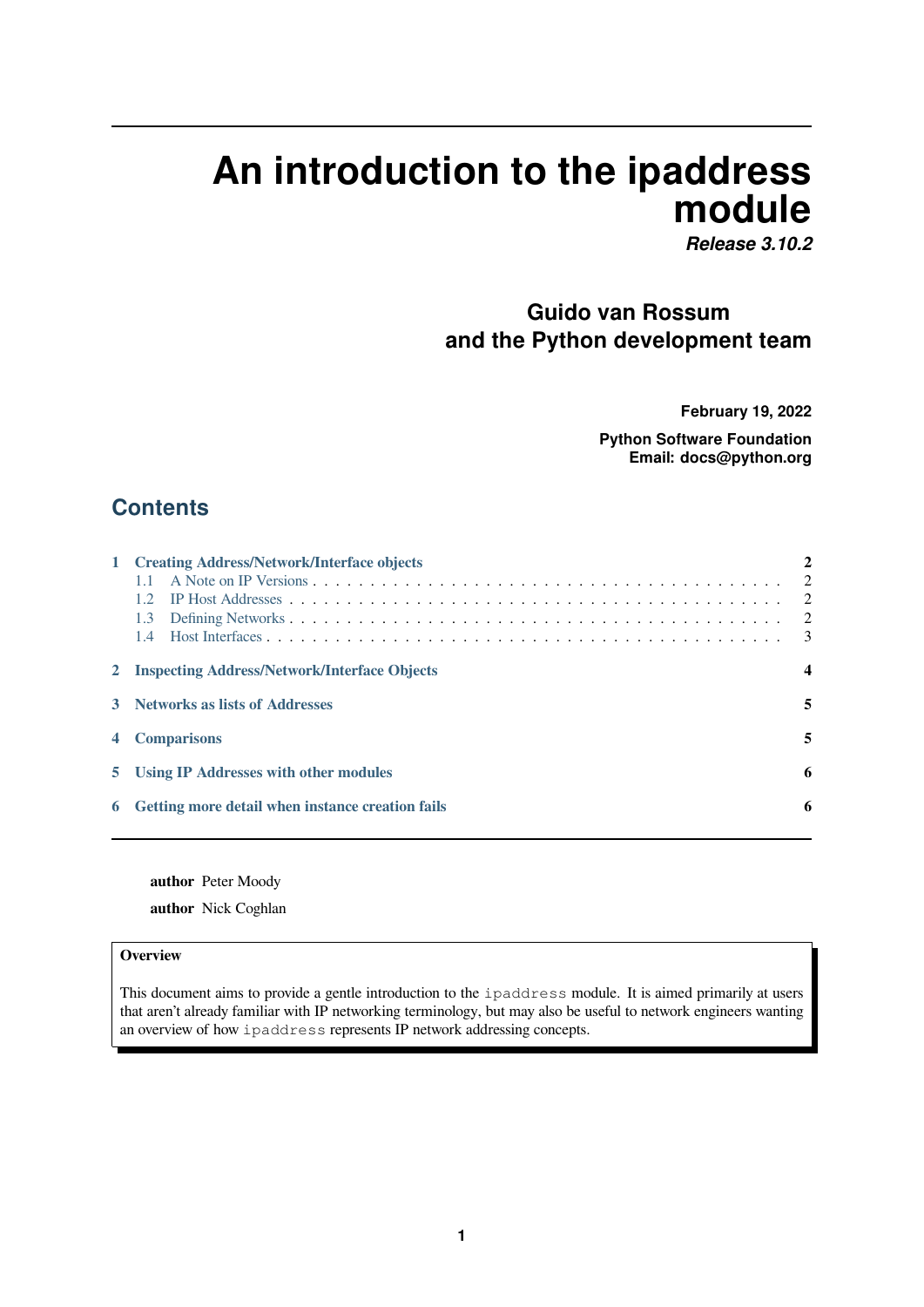# <span id="page-1-0"></span>**1 Creating Address/Network/Interface objects**

Since ipaddress is a module for inspecting and manipulating IP addresses, the first thing you'll want to do is create some objects. You can use ipaddress to create objects from strings and integers.

#### <span id="page-1-1"></span>**1.1 A Note on IP Versions**

For readers that aren't particularly familiar with IP addressing, it's important to know that the Internet Protocol (IP) is currently in the process of moving from version 4 of the protocol to version 6. This transition is occurring largely because version 4 of the protocol doesn't provide enough addresses to handle the needs of the whole world, especially given the increasing number of devices with direct connections to the internet.

Explaining the details of the differences between the two versions of the protocol is beyond the scope of this introduction, but readers need to at least be aware that these two versions exist, and it will sometimes be necessary to force the use of one version or the other.

#### <span id="page-1-2"></span>**1.2 IP Host Addresses**

Addresses, often referred to as "host addresses" are the most basic unit when working with IP addressing. The simplest way to create addresses is to use the ipaddress.ip address() factory function, which automatically determines whether to create an IPv4 or IPv6 address based on the passed in value:

```
>>> ipaddress.ip_address('192.0.2.1')
IPv4Address('192.0.2.1')
>>> ipaddress.ip_address('2001:DB8::1')
IPv6Address('2001:db8::1')
```
Addresses can also be created directly from integers. Values that will fit within 32 bits are assumed to be IPv4 addresses:

```
>>> ipaddress.ip_address(3221225985)
IPv4Address('192.0.2.1')
>>> ipaddress.ip_address(42540766411282592856903984951653826561)
IPv6Address('2001:db8::1')
```
To force the use of IPv4 or IPv6 addresses, the relevant classes can be invoked directly. This is particularly useful to force creation of IPv6 addresses for small integers:

```
>>> ipaddress.ip_address(1)
IPv4Address('0.0.0.1')
>>> ipaddress.IPv4Address(1)
IPv4Address('0.0.0.1')
>>> ipaddress.IPv6Address(1)
IPv6Address('::1')
```
#### <span id="page-1-3"></span>**1.3 Defining Networks**

Host addresses are usually grouped together into IP networks, so ipaddress provides a way to create, inspect and manipulate network definitions. IP network objects are constructed from strings that define the range of host addresses that are part of that network. The simplest form for that information is a "network address/network prefix" pair, where the prefix defines the number of leading bits that are compared to determine whether or not an address is part of the network and the network address defines the expected value of those bits.

As for addresses, a factory function is provided that determines the correct IP version automatically: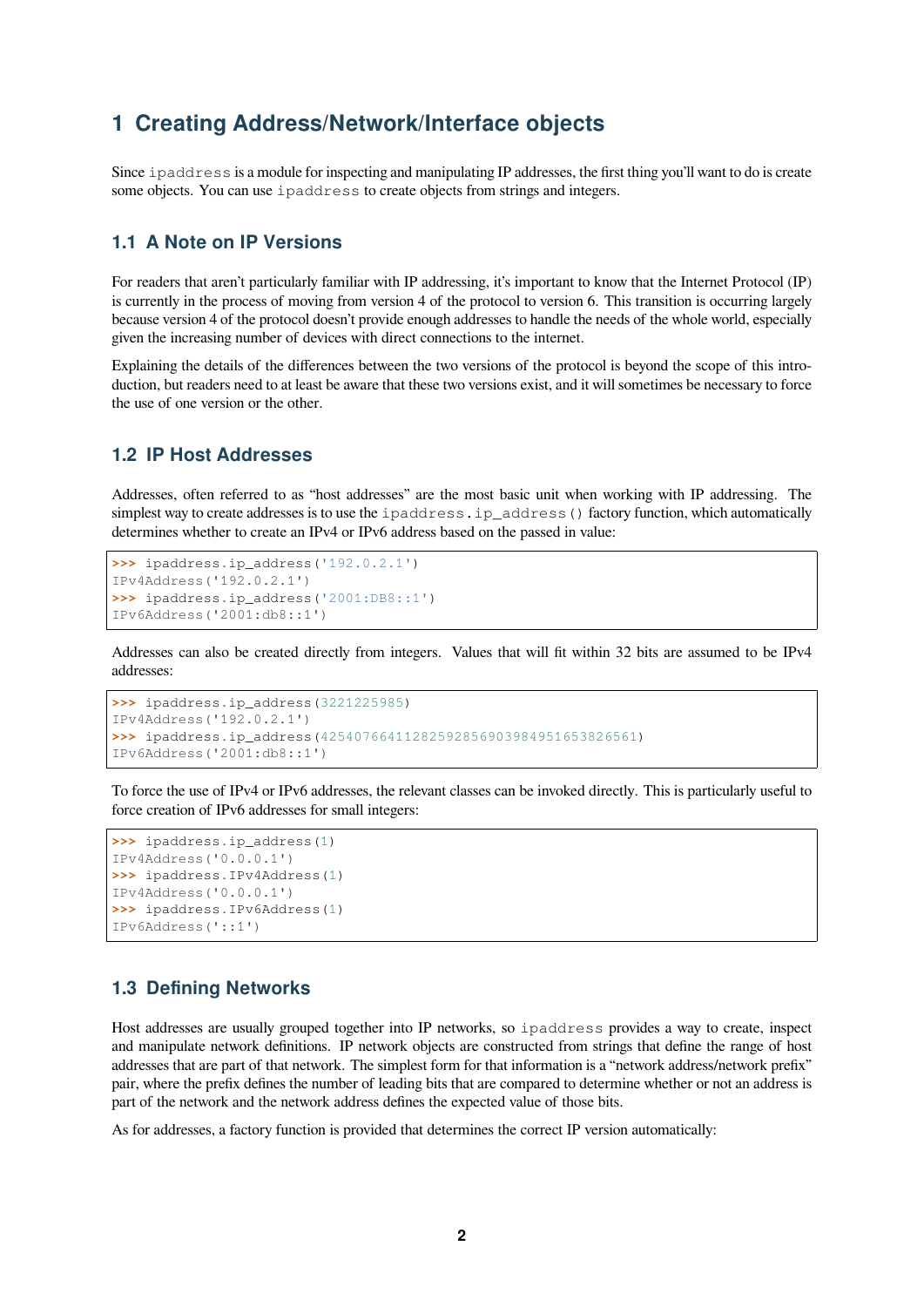```
>>> ipaddress.ip_network('192.0.2.0/24')
IPv4Network('192.0.2.0/24')
>>> ipaddress.ip_network('2001:db8::0/96')
IPv6Network('2001:db8::/96')
```
Network objects cannot have any host bits set. The practical effect of this is that 192.0.2.1/24 does not describe a network. Such definitions are referred to as interface objects since the ip-on-a-network notation is commonly used to describe network interfaces of a computer on a given network and are described further in the next section.

By default, attempting to create a network object with host bits set will result in ValueError being raised. To request that the additional bits instead be coerced to zero, the flag strict=False can be passed to the constructor:

```
>>> ipaddress.ip_network('192.0.2.1/24')
Traceback (most recent call last):
   ...
ValueError: 192.0.2.1/24 has host bits set
>>> ipaddress.ip_network('192.0.2.1/24', strict=False)
IPv4Network('192.0.2.0/24')
```
While the string form offers significantly more flexibility, networks can also be defined with integers, just like host addresses. In this case, the network is considered to contain only the single address identified by the integer, so the network prefix includes the entire network address:

```
>>> ipaddress.ip_network(3221225984)
IPv4Network('192.0.2.0/32')
>>> ipaddress.ip_network(42540766411282592856903984951653826560)
IPv6Network('2001:db8::/128')
```
As with addresses, creation of a particular kind of network can be forced by calling the class constructor directly instead of using the factory function.

#### <span id="page-2-0"></span>**1.4 Host Interfaces**

As mentioned just above, if you need to describe an address on a particular network, neither the address nor the network classes are sufficient. Notation like 192.0.2.1/24 is commonly used by network engineers and the people who write tools for firewalls and routers as shorthand for "the host 192.0.2.1 on the network 192.0. 2.0/24", Accordingly, ipaddress provides a set of hybrid classes that associate an address with a particular network. The interface for creation is identical to that for defining network objects, except that the address portion isn't constrained to being a network address.

```
>>> ipaddress.ip_interface('192.0.2.1/24')
IPv4Interface('192.0.2.1/24')
>>> ipaddress.ip_interface('2001:db8::1/96')
IPv6Interface('2001:db8::1/96')
```
Integer inputs are accepted (as with networks), and use of a particular IP version can be forced by calling the relevant constructor directly.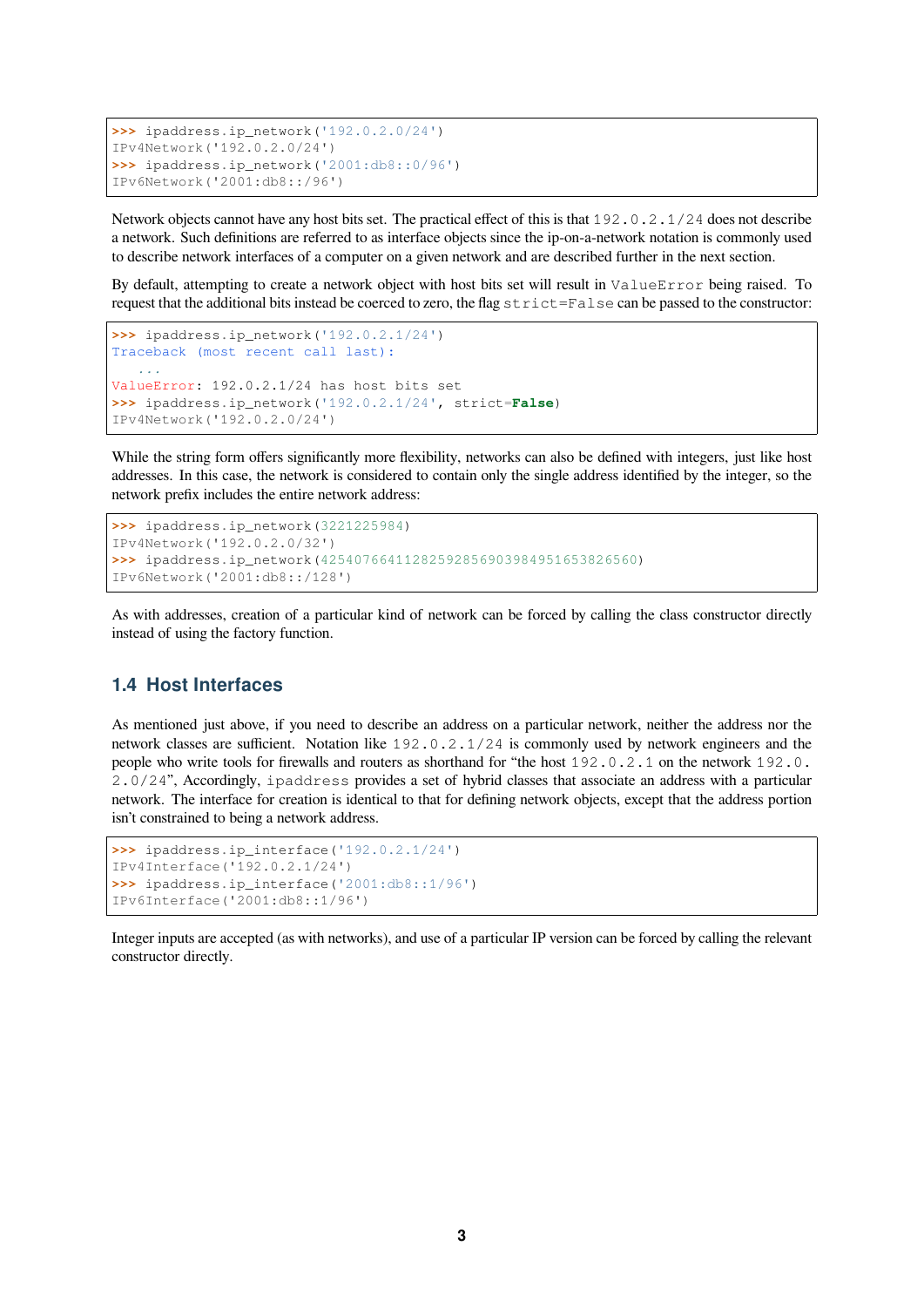# <span id="page-3-0"></span>**2 Inspecting Address/Network/Interface Objects**

You've gone to the trouble of creating an IPv(4|6)(Address|Network|Interface) object, so you probably want to get information about it. ipaddress tries to make doing this easy and intuitive.

Extracting the IP version:

```
>>> addr4 = ipaddress.ip_address('192.0.2.1')
>>> addr6 = ipaddress.ip_address('2001:db8::1')
>>> addr6.version
6
>>> addr4.version
4
```
Obtaining the network from an interface:

```
>>> host4 = ipaddress.ip_interface('192.0.2.1/24')
>>> host4.network
IPv4Network('192.0.2.0/24')
>>> host6 = ipaddress.ip_interface('2001:db8::1/96')
>>> host6.network
IPv6Network('2001:db8::/96')
```
Finding out how many individual addresses are in a network:

```
>>> net4 = ipaddress.ip_network('192.0.2.0/24')
>>> net4.num_addresses
256
\Rightarrow net6 = ipaddress.ip network('2001:db8::0/96')
>>> net6.num_addresses
4294967296
```
Iterating through the "usable" addresses on a network:

```
>>> net4 = ipaddress.ip_network('192.0.2.0/24')
>>> for x in net4.hosts():
    ... print(x)
192.0.2.1
192.0.2.2
192.0.2.3
192.0.2.4
...
192.0.2.252
192.0.2.253
192.0.2.254
```
Obtaining the netmask (i.e. set bits corresponding to the network prefix) or the hostmask (any bits that are not part of the netmask):

```
>>> net4 = ipaddress.ip_network('192.0.2.0/24')
>>> net4.netmask
IPv4Address('255.255.255.0')
>>> net4.hostmask
IPv4Address('0.0.0.255')
>>> net6 = ipaddress.ip_network('2001:db8::0/96')
>>> net6.netmask
IPv6Address('ffff:ffff:ffff:ffff:ffff:ffff::')
>>> net6.hostmask
IPv6Address('::ffff:ffff')
```
Exploding or compressing the address: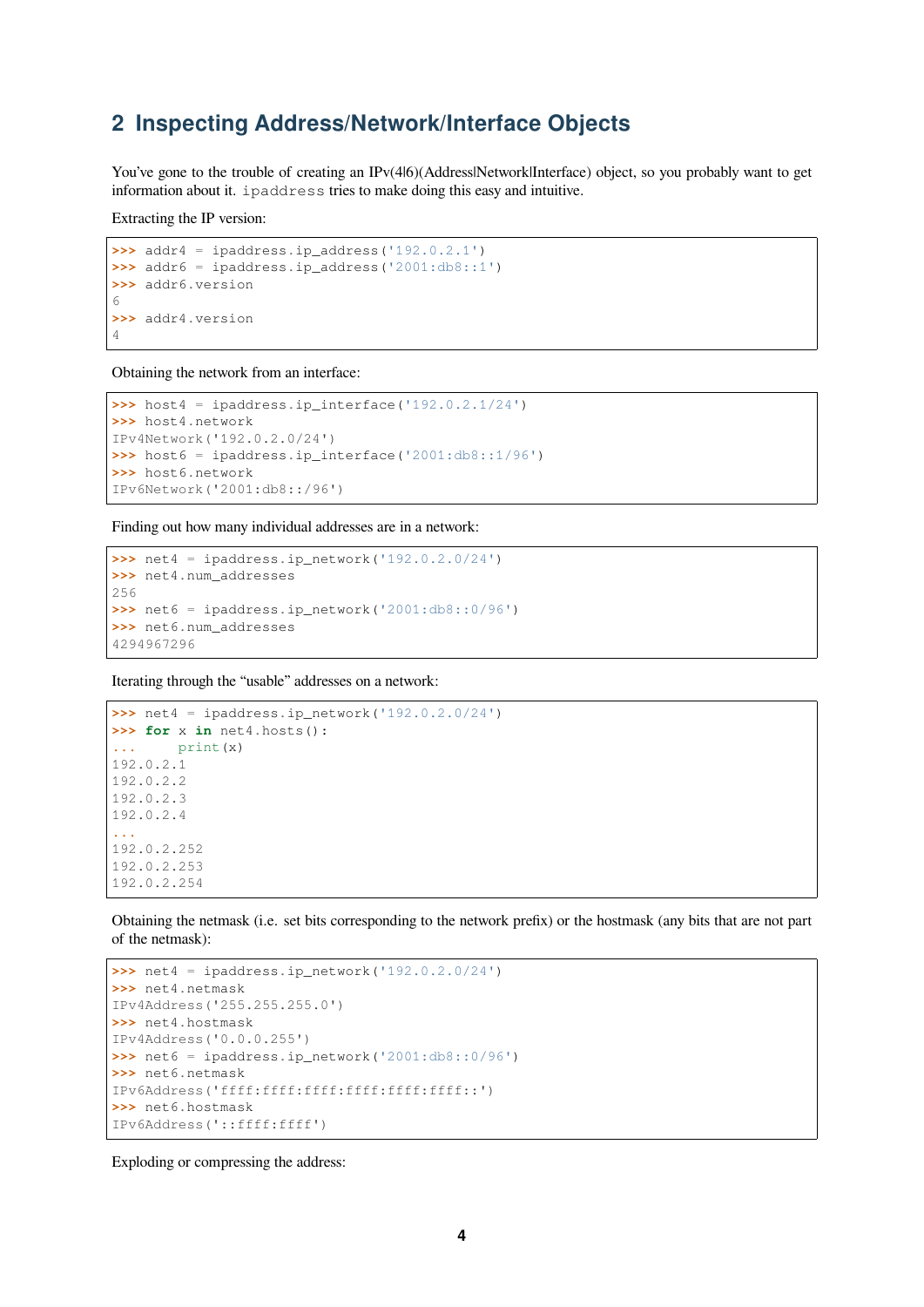```
>>> addr6.exploded
'2001:0db8:0000:0000:0000:0000:0000:0001'
>>> addr6.compressed
'2001:db8::1'
>>> net6.exploded
'2001:0db8:0000:0000:0000:0000:0000:0000/96'
>>> net6.compressed
'2001:db8::/96'
```
While IPv4 doesn't support explosion or compression, the associated objects still provide the relevant properties so that version neutral code can easily ensure the most concise or most verbose form is used for IPv6 addresses while still correctly handling IPv4 addresses.

# <span id="page-4-0"></span>**3 Networks as lists of Addresses**

It's sometimes useful to treat networks as lists. This means it is possible to index them like this:

```
>>> net4[1]
IPv4Address('192.0.2.1')
>>> net4[-1]
IPv4Address('192.0.2.255')
>>> net6[1]
IPv6Address('2001:db8::1')
>>> net6[-1]
IPv6Address('2001:db8::ffff:ffff')
```
It also means that network objects lend themselves to using the list membership test syntax like this:

```
if address in network:
    # do something
```
Containment testing is done efficiently based on the network prefix:

```
>>> addr4 = ipaddress.ip_address('192.0.2.1')
>>> addr4 in ipaddress.ip_network('192.0.2.0/24')
True
>>> addr4 in ipaddress.ip_network('192.0.3.0/24')
False
```
# <span id="page-4-1"></span>**4 Comparisons**

ipaddress provides some simple, hopefully intuitive ways to compare objects, where it makes sense:

```
>>> ipaddress.ip_address('192.0.2.1') < ipaddress.ip_address('192.0.2.2')
True
```
A TypeError exception is raised if you try to compare objects of different versions or different types.